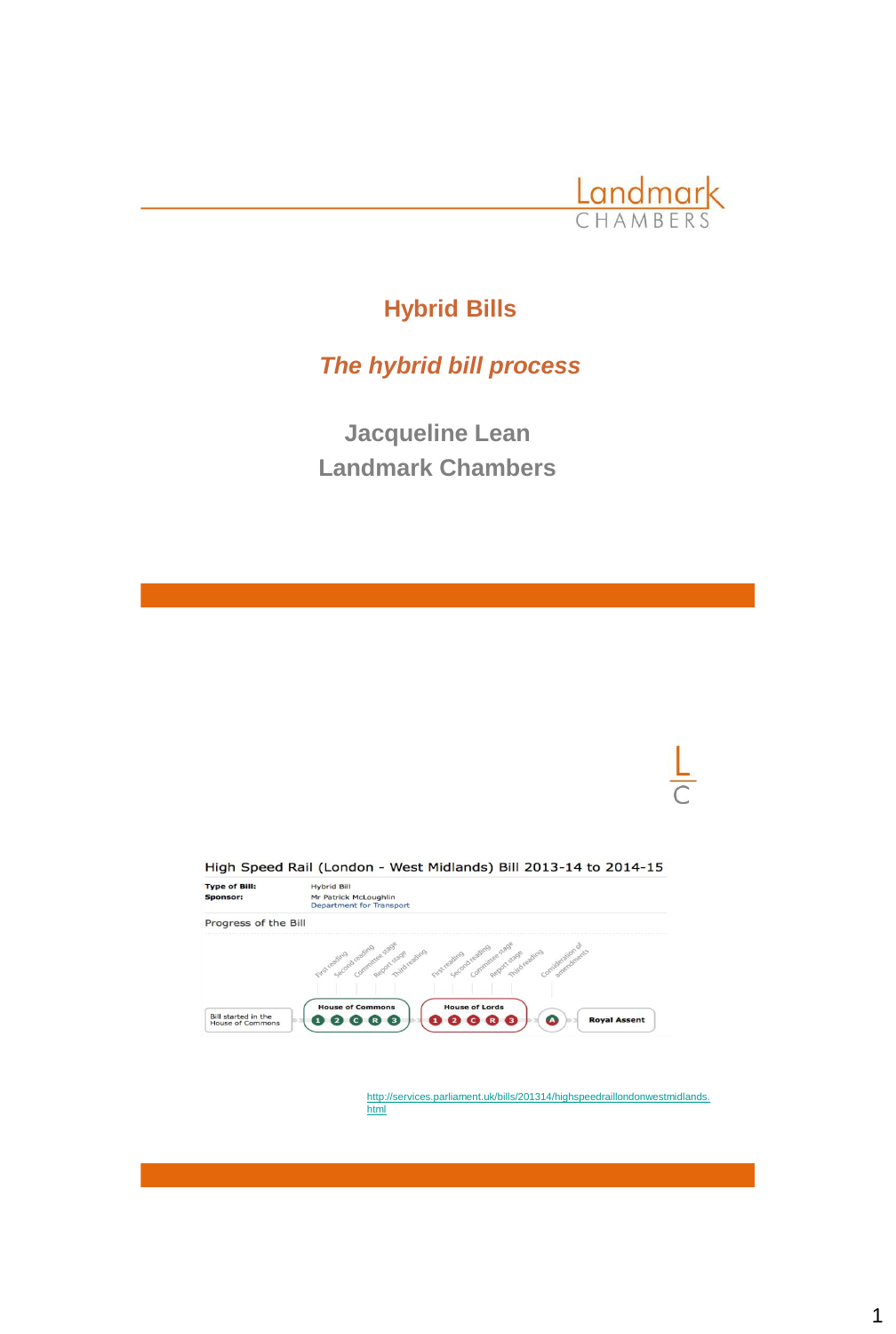### **3 key stages**



- Consultation on the Environmental Statement
- Public stages (debate in Chambers)
- Committee stages (petitioning)

## **The Environmental Statement**



**27A.**-(1) Subject to paragraph (8) below, in the case of a bill authorising the carrying out of works the nature and extent of which are specified in the bill on land so specified, there shall be deposited on or before 4th December in the Private Bill Office and at the public departments at which copies of the bill are required to be deposited under Standing Order 39 (Deposit of copies of bills at Treasury and other public departments, etc.), either-

> (a) a copy or copies (as specified by paragraph (2) below) of an environmental statement containing, in relation to the works authorised by the bill

> > (i) the information referred to in Part II of Schedule 4 to the [EIA Regulations 1999] (referred to below as "Schedule 4"), and so much of the information referred to in Part I of that Schedule as is reasonably required to assess the environmental effect of the works and as the promoters can reasonably be expected to compile; or

(ii) such of that information as the Secretary of State may in any particular case direct, or

(*b*) a copy or copies (as so specified) of a direction by the Secretary of State that no such statement is necessary in relation to the works authorised by the bill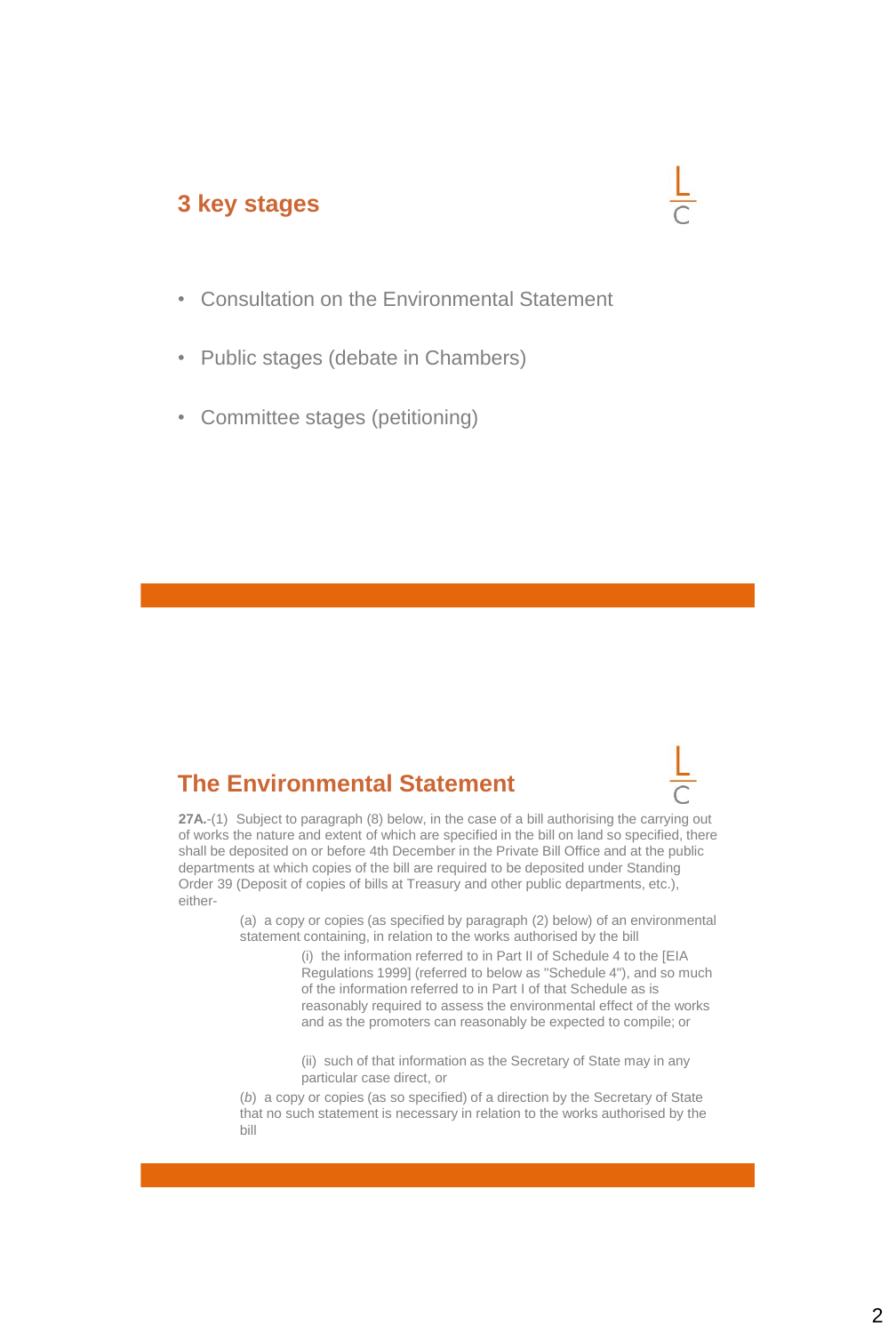## **The Environmental Statement (2)**



(2) Copies shall be deposited in accordance with Standing Order 1A …..

(6) Copies of every environmental statement deposited under this order shall be made available for inspection, and for sale at a reasonable price, on and after 4th December, at the offices at which copies of the bill are required to be made available under Standing Order 4A (Copies of bill to be made available); and there shall also be made available separately on and after that date at those offices, for inspection and for sale at a reasonable price, copies of the non-technical summary.

(7) The reference to Schedule 4 in this order is a reference to that schedule as amended from time to time and includes a reference to the corresponding provision of any regulations which re-enact the Town and Country Planning (Environment Impact Assessment) (England and Wales) Regulations 1999, with or without amendment; and references to particular paragraphs of Schedule 4 shall be construed accordingly.

## **The Environmental Statement (3)**

#### **224A. Comments on environmental statement**

….

(1) This order applies to any government bill in relation to which the Examiner decides Standing Orders 4 to 68 are applicable and in relation to which an environmental statement is required to be deposited under Standing Order 27A.

(3) The notice published under Standing Order 10 in relation to the bill shall state that any person who wishes to make comments on the environmental statement should send them to the relevant Minister in such manner and on or before such date as shall be specified by the relevant Minister in the notice, that date being no earlier than the 56th day after the first publication of the notice

5) The relevant Minister shall, in such form as may be specified by the Examiner, publish and deposit in the Private Bill Office any comments received by him in accordance with this order and shall also submit those comments to the independent assessor appointed under paragraph (6) below. The relevant Minister shall deposit a certificate in the Private Bill Office setting out the date on which all comments have been received by the independent assessor.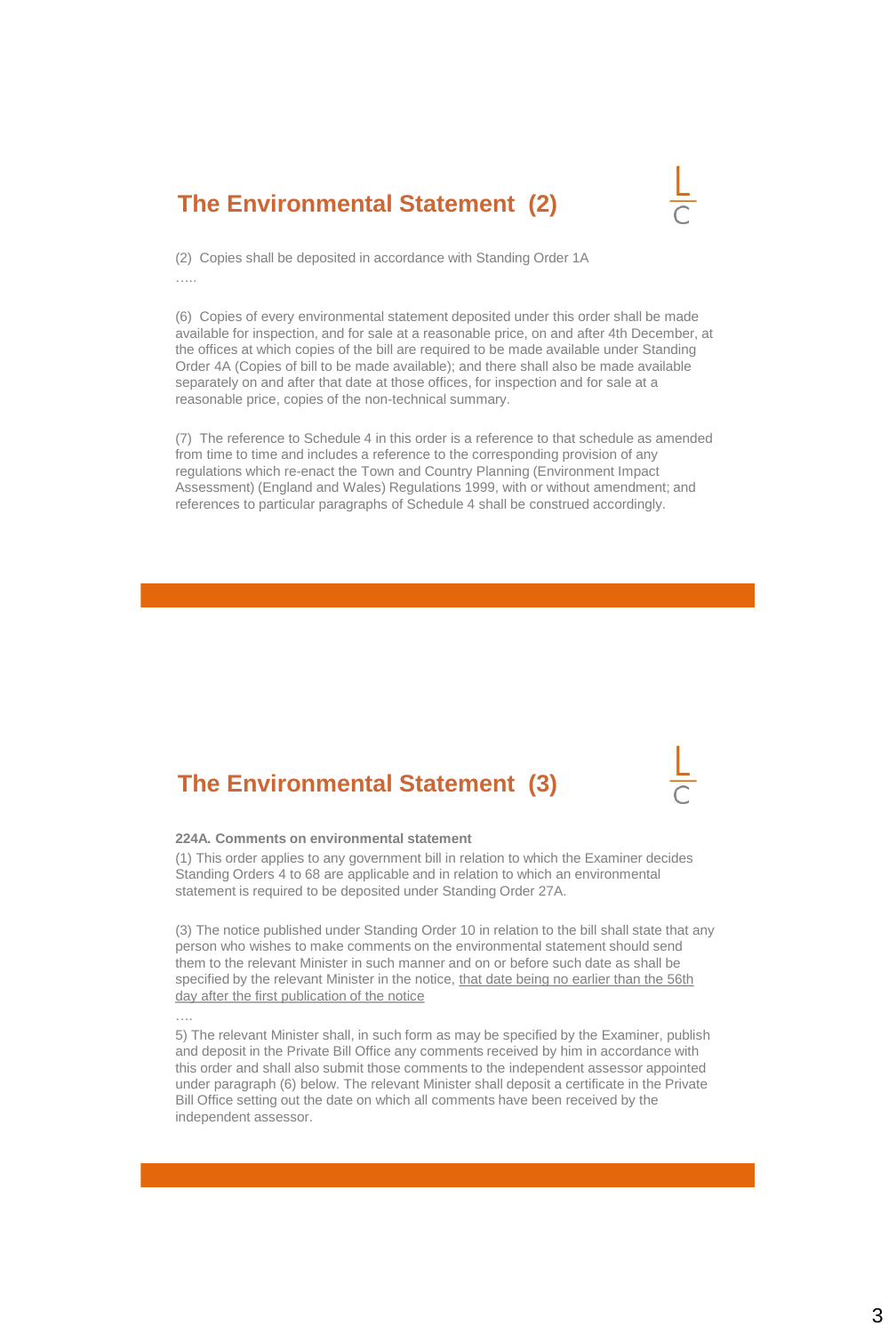## **The Environmental Statement (4)**



(6) (a) If the bill originated in this House and if comments are received on the environmental statement in accordance with this order:

i . a report shall be prepared by an independent assessor summarising the issues raised by those comments;

ii. the Examiner shall appoint the independent assessor within the period for commenting on the environmental statement prescribed by paragraph (3) above; iii. the assessor shall be instructed to prepare the report within such period as the Examiner shall specify, the end of that period being no earlier than the 28th day after the date certified by the relevant Minister, in accordance with paragraph (5) above, as the date on which the assessor received all of the comments from the relevant Minister;

iv. before specifying a period in accordance with sub-sub-paragraph (iii) above, the Examiner shall consult the relevant Minister on the length of this period;

v . the Examiner shall submit the report of the assessor to the House.

(b) If a report is submitted to the House in accordance with sub-paragraph (a )( v) above, the Examiner has leave to submit the report of the assessor to the House of Lords.

(7) If paragraph (6) above is applied, the bill shall not receive a second reading until at least 14 days after the report of the independent assessor on the comments on the environmental statement has been submitted to the House.

## **Public stages of the Bill**

- 1<sup>st</sup> Reading
- 2<sup>nd</sup> Reading
	- $-$  if the Bill passes  $2^{nd}$  Reading, the House is taken to have agreed the principle of the Bill.
- **Instruction to Select Committee** 
	- An instruction will be given by the House for the guidance of the committee on the Bill
	- May be mandatory, but usually permissive i.e. conferring a power on the committee to consider matters relevant to subject-matter of the Bill
	- Not able to revisit matters going to the principle of the Bill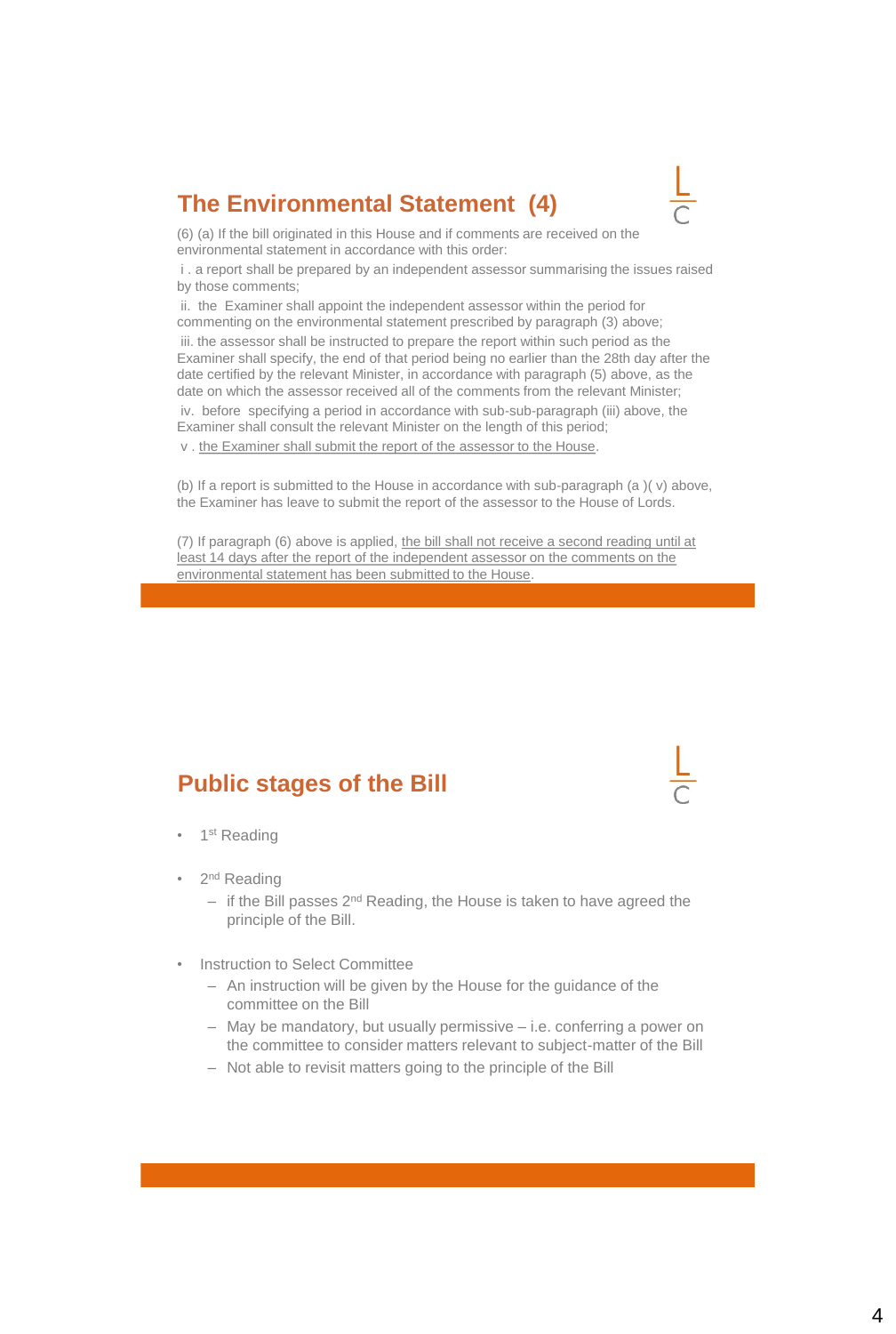## **Select Committee - petitioning**



What should petitions contain?

- The Bill title
- Which clauses of the Bill are relevant to the petition, with a brief explanation as to why
- Who the petitioner is
- Why the Bill affects the petitioner
- What the petitioner requests the Select Committee to do

The petition forms the basis of the petitioner's case before the Select Committee, and should include all points of objection against the Bill.

Fee payable on deposit (currently £20)

Petition must be received by the deadline

#### *Locus standi*

"The Committee consider that it is a fundamental principle of private legislation procedure that only parties specifically affected should be entitled to be heard, and that the rules of locus standi must be upheld. If they are allowed to lapse, more of members' time will be taken up in private bill committees. They recommend that promoters should be encouraged to police the rules of locus standi, and that private bill committees should not treat a reasonable but unsuccessful challenge as a point of prejudice."

> Joint Committee on Private Bill Procedure Report HL Paper 97, HC 625, para 101 (emphasis in original)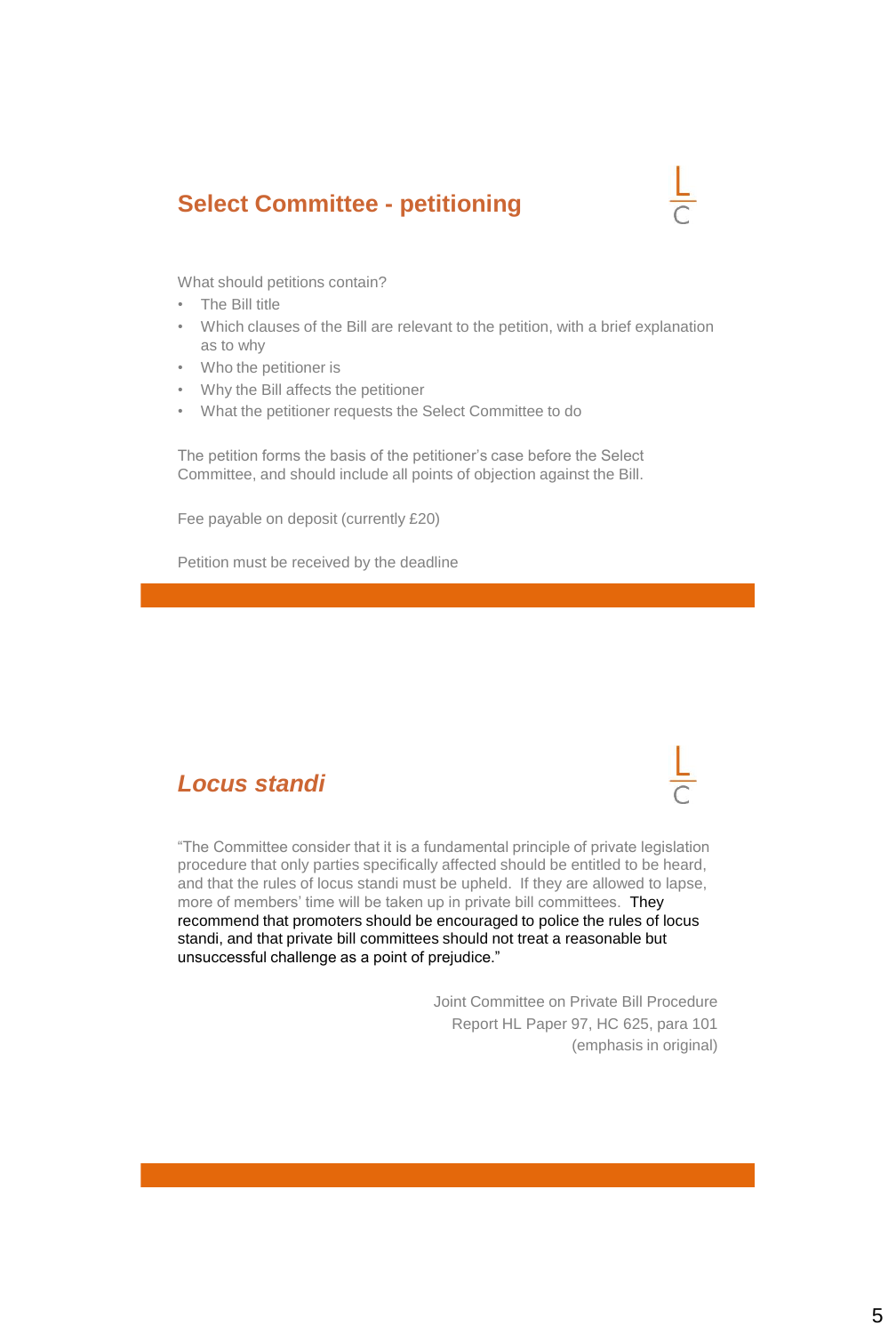## *Locus standi – as of right*



*Entitlement to locus standi: general principles*

Generally speaking, it may be said that petitioners are not entitled to *locus standi* unless it is proved that their property or interests are directly or specially affected by the bill. As a corollary, it has been accepted as an established principle that the owners of land proposed to be compulsorily taken – and also the lessees and occupiers on whom, as owners, the notices required by the standing orders of both Houses are to be served – should always be heard against both the preamble and the clauses of a bill.

> Erskine May Parliamentary Practice 24th Edn, pg 958

#### *Locus standi - discretion*

*Power to allow locus standi to associations, etc*

#### HC S/O 95

-(1) Where any society or association, sufficiently representing any trade, business, or interest in a district to which any bill relates, petition against the bill, alleging that such trade, business, or interest will be injuriously affected by the provisions contained therein, it shall be competent to the Court of Referees, if it thinks fit, to admit the petitioners to be heard on such allegations against the bill or any part thereof.

(2) Without prejudice to the generality of the foregoing paragraph, where any society, association or other body, sufficiently representing amenity, educational, travel or recreational interests, petition against a bill, alleging that the interest they represent will be adversely affected to a material extent by the provisions contained in the bill, it shall be competent to the Court of Referees, if it thinks fit, to admit the petitioners to be heard on such allegations against the bill or any part thereof.

*(HL S/O 117)*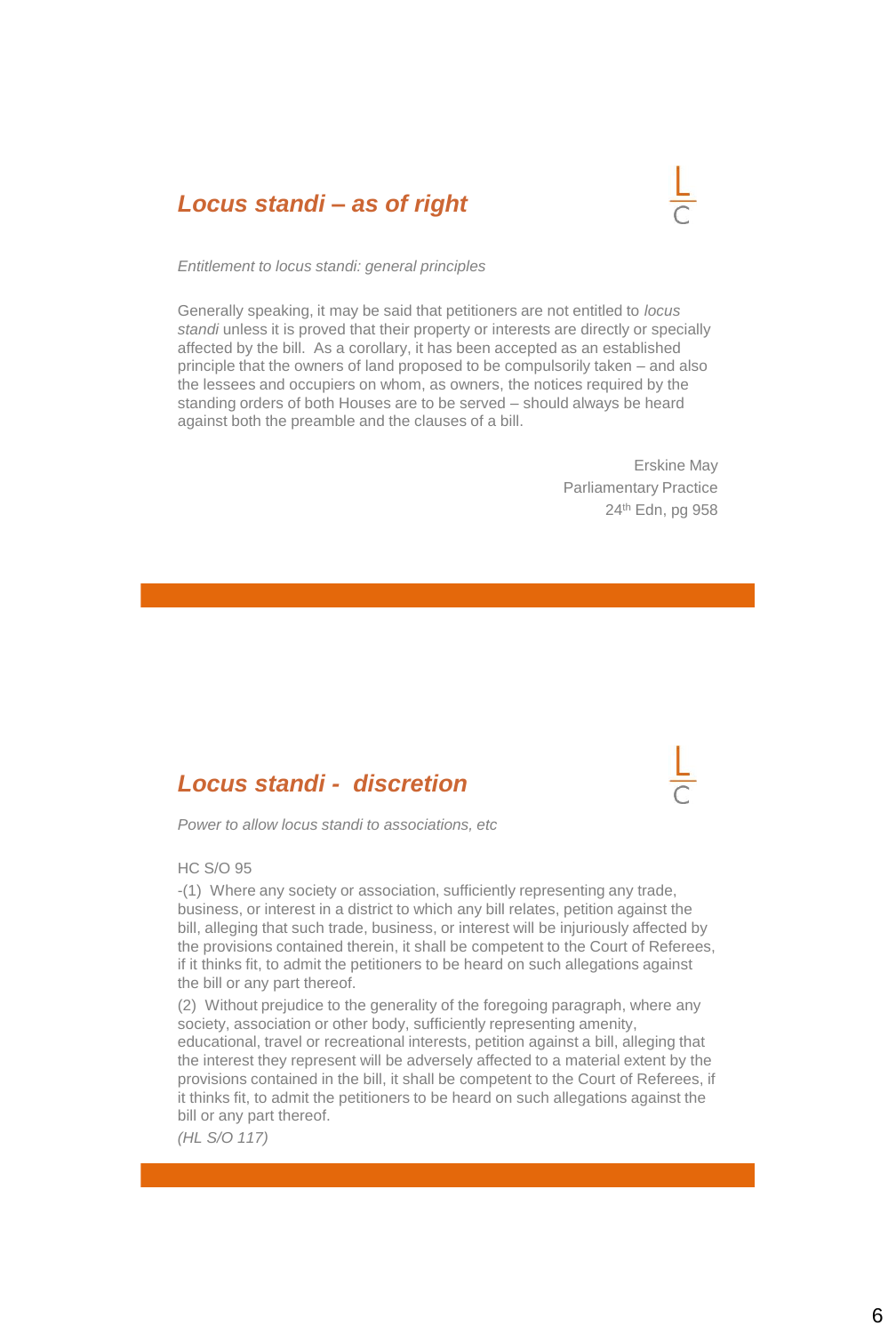## *Locus standi - discretion (2)*



*Power to allow locus standi to associations, etc*

"The *locus standi* of bodies representing trades, businesses and interests in a locality is dealt with by Standing Order 95 which confers on the Court of Referees a discretion of granting *locus standi* to such bodies if they allege that the trade, business or interest will be injuriously affected by provisions contained in the bill in question. The standing order further provides that bodies representing amenity, educational, travel or recreational interests may be granted a *locus standi* if they allege that the interests they represent will be adversely affected to any material extent".

*Erskine May, pg 959*

## *Locus standi – discretion (3)*

*Power to allow locus standi to local authorities or inhabitants*

HC S/O 96

shall be competent to the Court of Referees, if it thinks fit, to admit the petitioners, being the local authority of any area the whole or any part of which is alleged in the petition to be injuriously affected by a bill or any provisions thereof, or being any of the inhabitants of any such area, to be heard against the bill or any provisions thereof.

*(HL S/O 118)*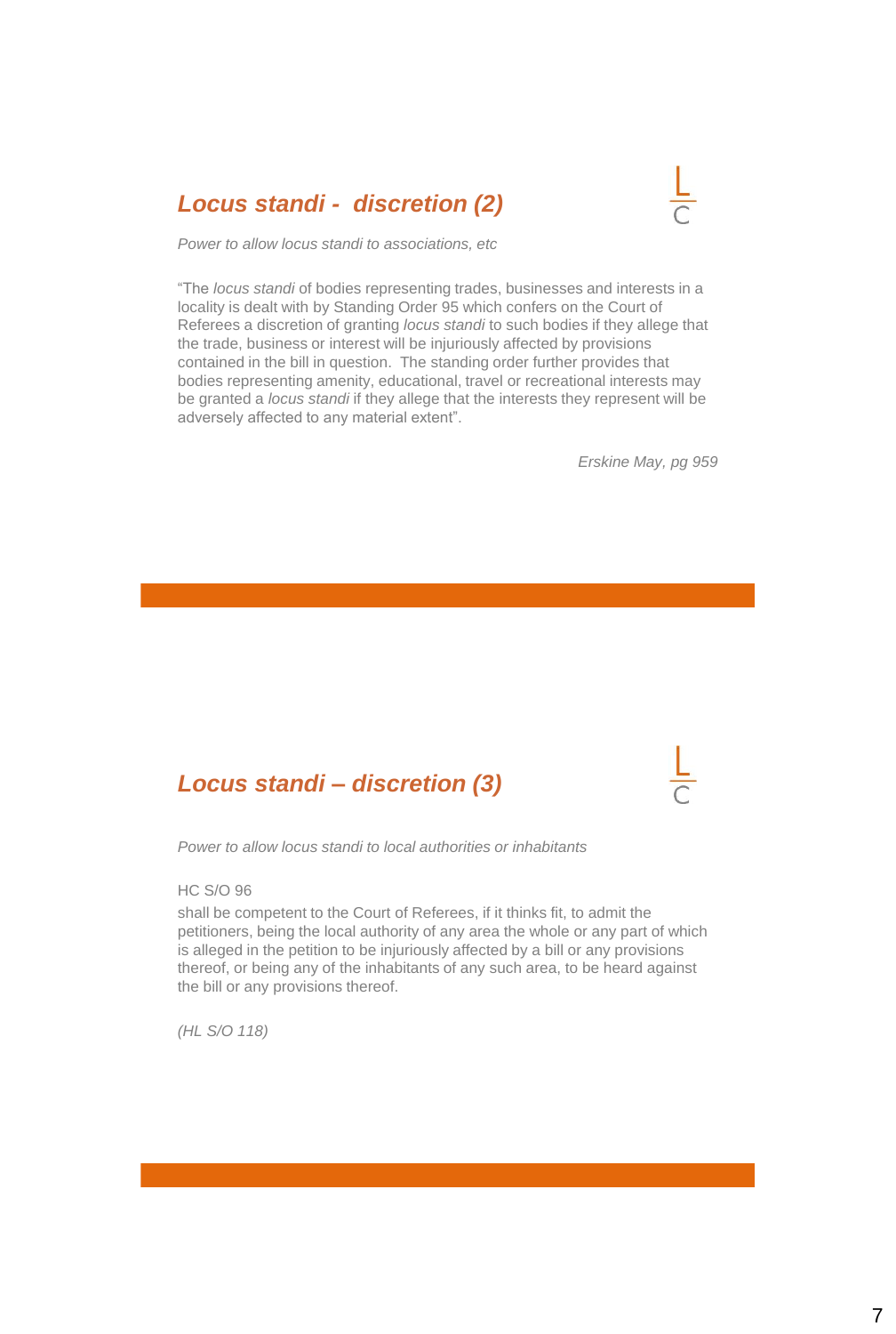## *Locus standi – contingent damage*



*"In accordance with the general principle that, to entitle them to locus standi, petitioners should prove that their property or interests are directly and specially affected by a bill, petitioners whose property was not taken but who contended that they would be adversely affected by the close proximity of a railway, have on several occasions been refused a hearing.*

*In some exceptional cases, however, of special damage, disturbance or injury, petitioners so affected have been allowed a hearing, and owners and occupiers of houses who complained that their property, although untouched, would be injured or shaken by a proposed line, have been heard and have obtained protective clauses. The owners of property in proximity to a proposed railway, claiming to be heard on grounds of injury from vibration, have in some cases been granted locus standi, and in others been refused."*

*Erskine May, pg 958*

#### *Locus standi – post HS2*

- Detailed consideration (and guidance) given to the principles to be applied by HL Select Committee (see Appendix 2 to Report)
- Key points to note:
	- What is meant by specially and directly affected by the Bill?

"The prospect of direct and material detriment to his or her property interests either by compulsory acquisition or by interference with his or her property rights, which amounts to a common law nuisance which would be actionable if not authorised by Parliament"

- Main admissible issue on individual petitions was noise nuisance;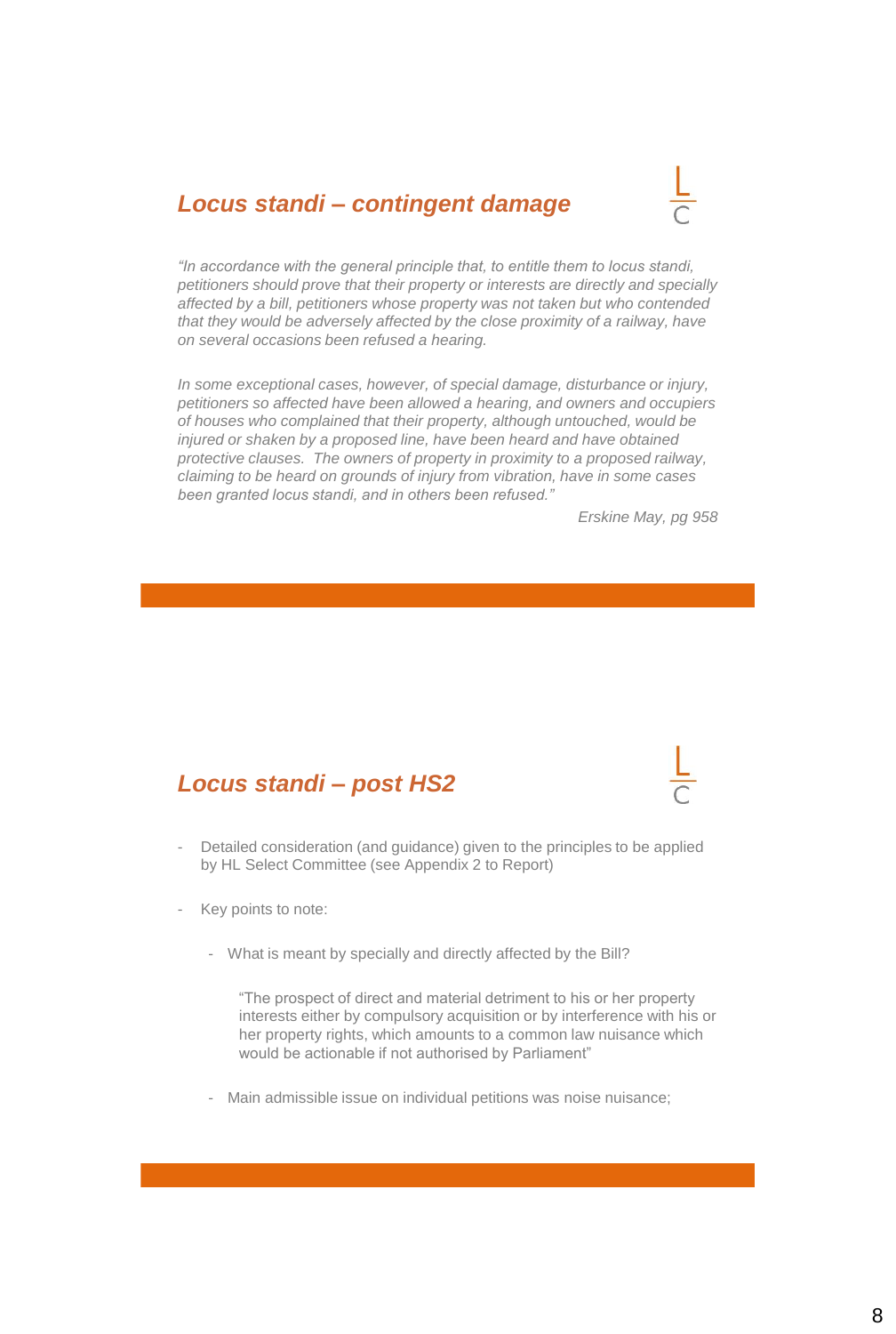## *Locus standi – post HS2 (2)*



- Key points to note (contd):
	- Committee has a wide discretion whether or not to hear a petition falling under relevant (discretionary) Standing Orders;
	- General practice not to hear petitions presented by an 'ad hoc' / campaign group upheld (with exceptions);
	- 'Community' issues (eg traffic, PROW) most appropriately addressed by local authorities, and by well established national organisations, such as Ramblers Association, NFU etc
	- Non-statutory blight not a ground for locus in and of itself

## *Locus standi – post HS2 (3)*

- Key points to note (contd):
	- MPs "… neither parliamentary practice, nor standing orders, confers locus standi as of right on a Member of Parliament petitioning on behalf of his or her constituents … we do not feel able to stretch the language of SO 118 so as to confer discretionary locus"
	- Local Councillors "Individual councillors or groups of councillors acting without the authority of the council cannot claim the special preference afforded to local authorities"